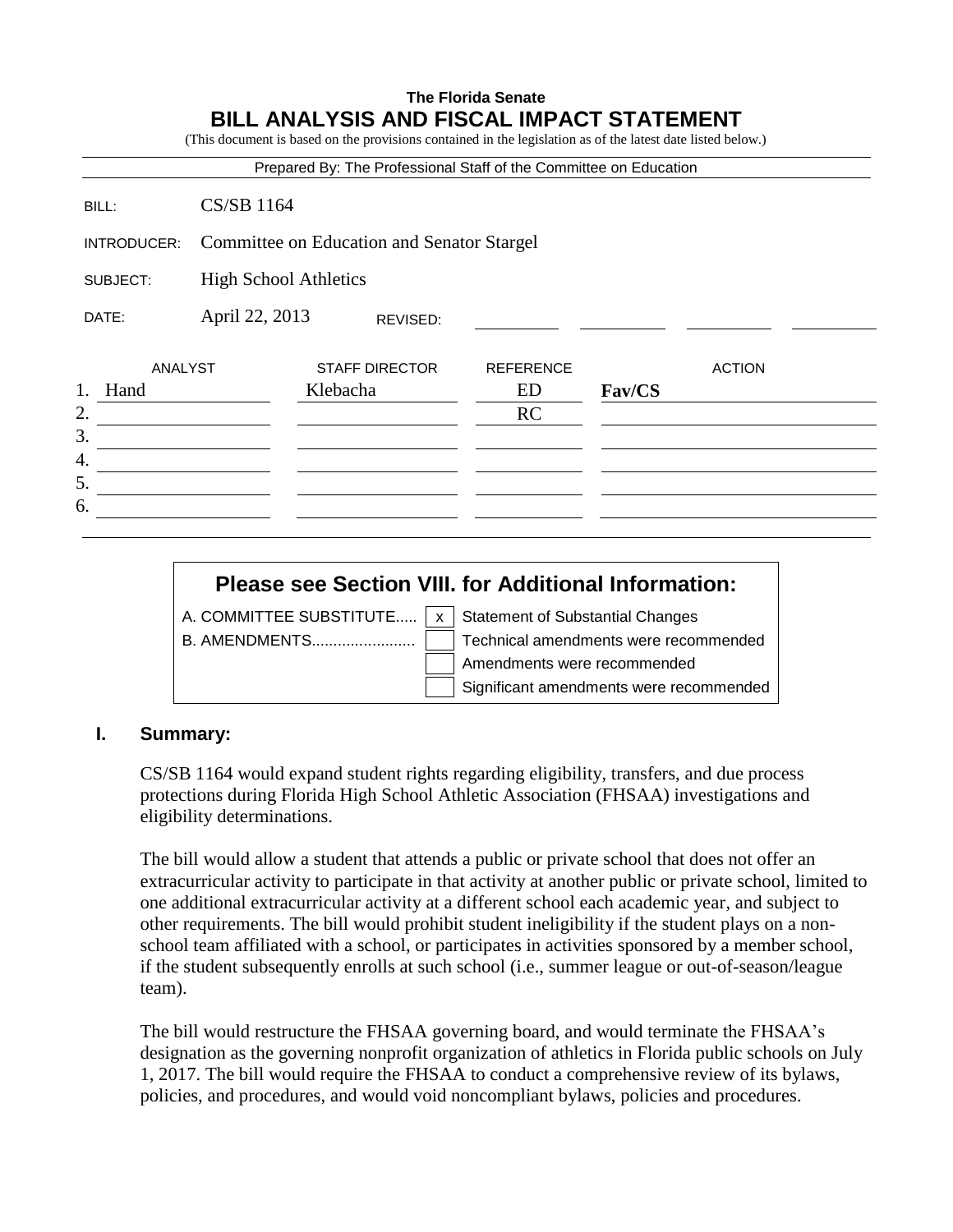The bill takes effect on July 1, 2013.

This bill substantially amends the following sections of the Florida Statutes: 1002.20, 1006.15, and 1006.20.

#### **II. Present Situation:**

#### **Florida High School Athletic Association**

The Florida High School Athletic Association (FHSAA) has been codified in law and designated as the governing nonprofit organization of athletics in Florida public schools.<sup>1</sup> The FHSAA's sixteen member Board of Directors (board) is the organization's executive governing body and hires the executive director.<sup>2</sup> The FHSAA is required to adopt bylaws regulating student eligibility, residency, transfer, and recruiting in accordance with applicable law.<sup>3</sup>

#### **Student Eligibility**

To be eligible for participation in interscholastic extracurricular activities, a high school student must meet certain academic and conduct requirements.<sup>4</sup> An eligible student may participate in high school athletics at the school in which he or she first enrolls each school year or, at the school in which the student becomes a candidate for an athletic team by engaging in a practice prior to enrolling in the school.<sup>5</sup> A high school student may be eligible to participate in interscholastic extracurricular activities in the school to which the student has transferred during the school year if the transfer is made by a deadline established by the FHSAA.<sup>6</sup>

#### **Eligibility Investigations and Determinations**

#### **Investigations**

The FHSAA must adopt bylaws that regulate persons who conduct investigations on behalf of the FHSAA.<sup>7</sup> The bylaws must require an investigator, in part, to undergo level 2 background screening, carry a photo identification card that shows the FHSAA name, logo, and the investigator's official title, and to adhere to specified guidelines.<sup>8</sup>

The guidelines require investigators to: investigate only those alleged violations assigned by the executive director or the board of directors, conduct interviews on Monday through Friday between the hours of 9 a.m. and 7 p.m., allow the parent of any student being interviewed to be

8 *Id.*

 $\overline{a}$ 

<sup>1</sup> Section 1006.20, F.S. Florida High School Athletic Association, *About the FHSAA,* <http://www.fhsaa.org/about> (last visited April 18, 2013).

<sup>2</sup> Section 1006.20(4), F.S.

<sup>3</sup> Section 1006.20, F.S.

<sup>4</sup> Section 1006.15(3)(a), F.S.

<sup>5</sup> Section 1006.20(2)(a), F.S.

<sup>6</sup> Section 1006.20(2), F.S.

<sup>7</sup> Section 1006.20(2)(e), F.S.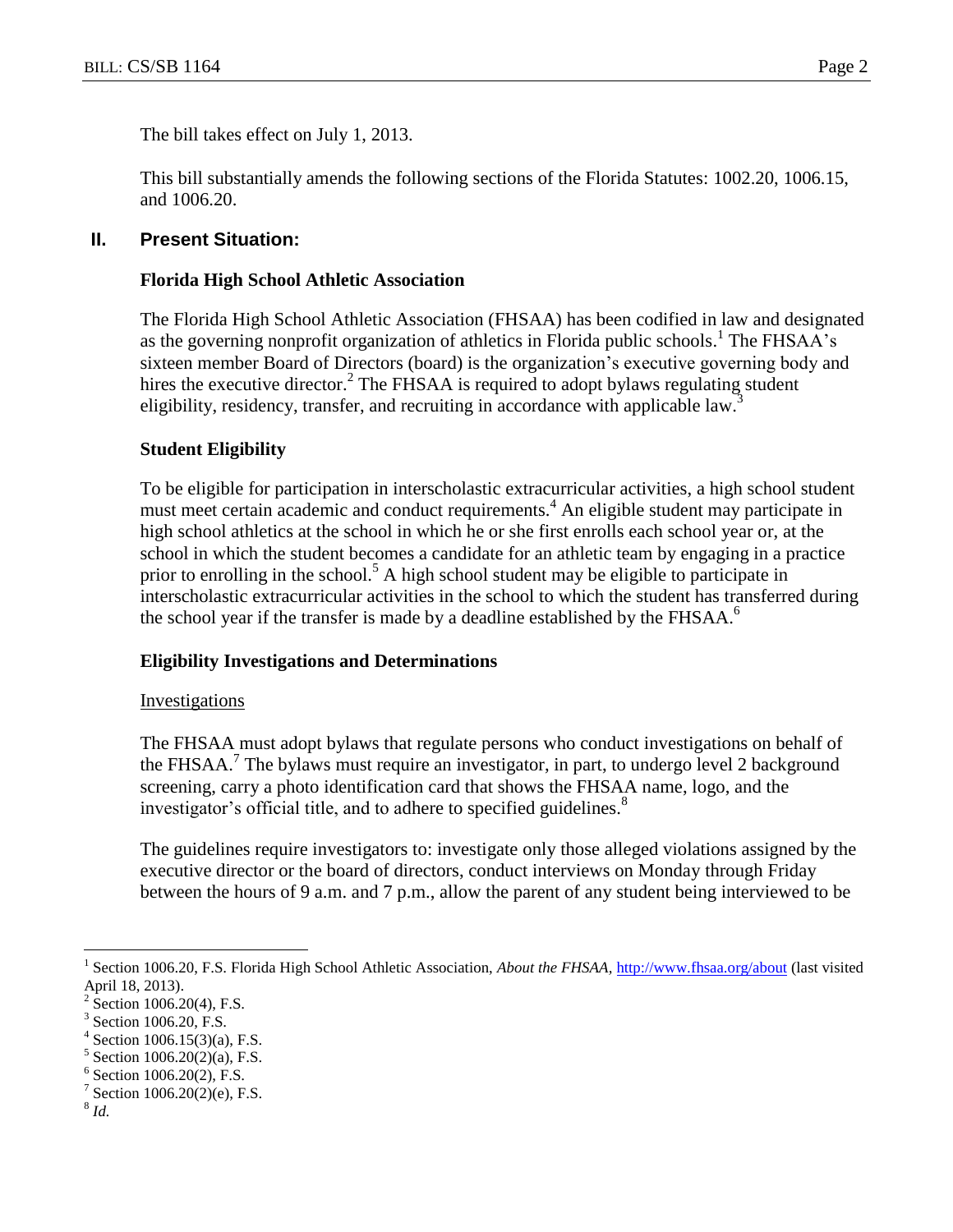present during the interview, and search residences or other private areas only with the consent of the student's parent and only with a parent or a representative of the parent present.<sup>9</sup>

# **Determinations**

The FHSAA must adopt bylaws for the process and standards for FHSAA student eligibility determinations. <sup>10</sup> The bylaws must provide that:

- Ineligibility must be established by clear and convincing evidence;  $\bullet$
- Student athletes, parents, and schools must have notice of the initiation of any investigation or other eligibility inquiry and may present information or evidence to the investigator and to the individual making the eligibility determination;
- Eligibility determinations must be made by the executive director or designee for an unbiased and objective determination of eligibility; and
- A determination of ineligibility must be made in writing, setting forth the findings of fact and specific violation upon which the decision is based.<sup>11</sup>

A student may be declared ineligible based upon violation of recruiting rules only if the student or parent has falsified any enrollment or eligibility document, accepted any benefit or promise not generally available to the school's students or family members, or accepted any benefit or promise that is based on athletic interest, potential, or performance.<sup>12</sup>

The FHSAA may not prospectively limit the competition of student athletes for rule violations of their adult representatives, their school or its coaches, nor may a student athlete be unfairly punished for eligibility or recruiting violations perpetrated by a teammate, coach, or  $administrator.<sup>13</sup>$ 

# **III. Effect of Proposed Changes:**

CS/SB 1164 would expand student rights regarding eligibility, transfers, and due process protections during FHSAA investigations and eligibility determinations.

The bill would allow a student that attends a public or private school that does not offer an extracurricular activity to participate in that activity at another public or private school, limited to one additional extracurricular activity at a different school each academic year, and subject to other requirements. The bill would prohibit student ineligibility if the student plays on a nonschool team affiliated with a school, or participates in activities sponsored by a member school, if the student subsequently enrolls at such school (i.e., summer league or out-of-season/league team).

The bill would restructure the FHSAA governing board, and would terminate the FHSAA's designation as the governing nonprofit organization of athletics in Florida public schools on July

 $9^9$  Section 1006.20(2)(e), F.S.

 $10$  Section 1006.20(2)(g), F.S.

<sup>11</sup> *Id.*

 $12$  Section 1006.20(2)(b), F.S.

 $13$  Section 1006.20(2)(i), F.S.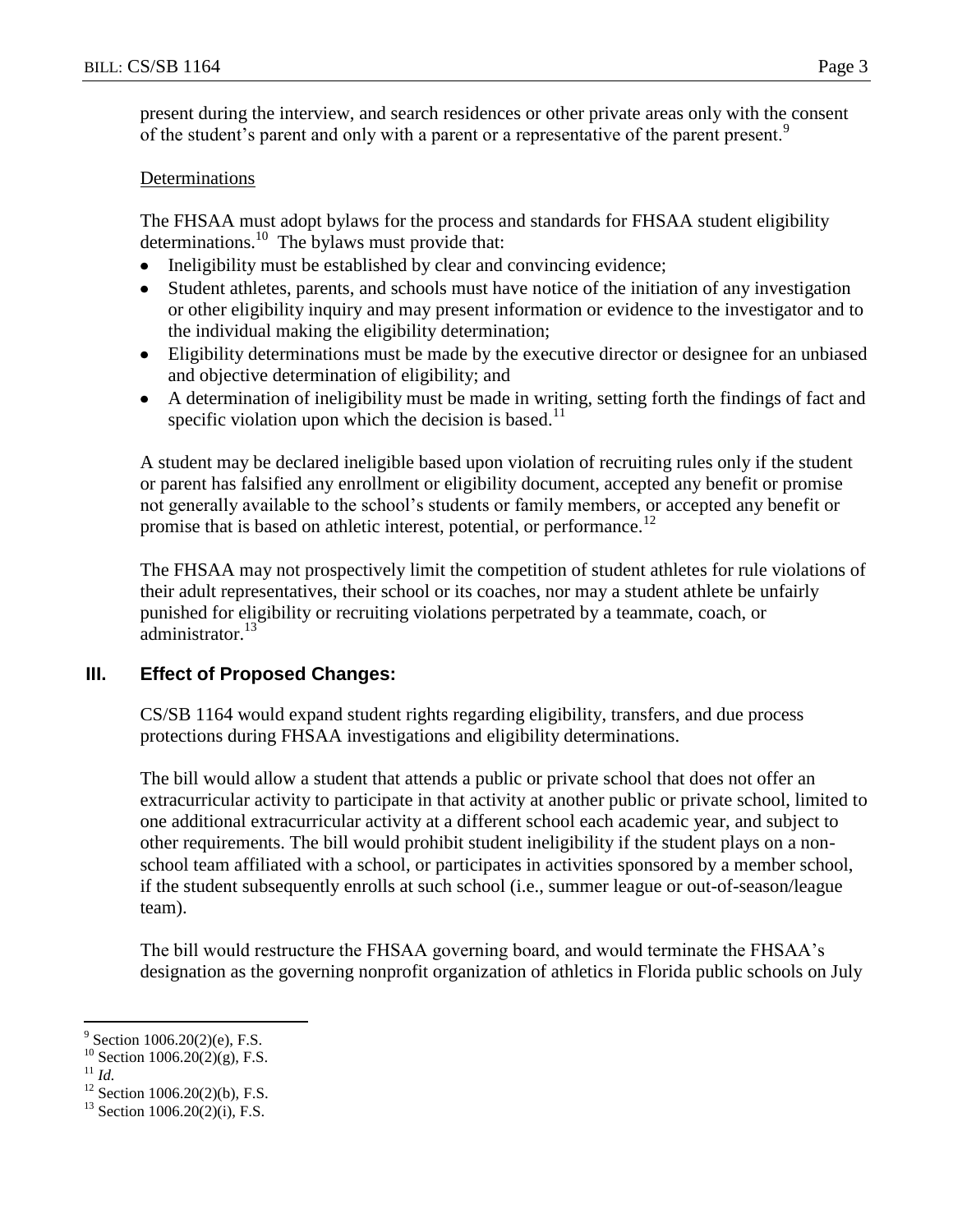1, 2017. The bill would require the FHSAA to conduct a comprehensive review of its bylaws, policies, and procedures, and would void noncompliant bylaws, policies and procedures.

## **Florida High School Athletic Association**

The bill would terminate the Legislature's designation of the FHSAA as the governing nonprofit organization of athletics in Florida public schools, effective July 1, 2017. If the FHSAA fails to meet the provisions of s. 1006.20, F.S., or if the Legislature does not timely designate a successor, the Commissioner of Education (Commissioner), with the approval of the State Board of Education, would designate a nonprofit organization to govern athletics in Florida public schools.

Effective October 1, 2013, the bill would reorganize board membership. New membership would be:

- One charter school representative, elected from among its public school representatives.
- One nonpublic member school representative, elected from among its nonpublic school representative members.
- Four representatives appointed by the commissioner, one appointed from each of the four administrative regions.
- Two district school superintendents, one elected from the two northernmost administrative regions by the members in those regions and one elected from the two southernmost administrative regions by the members in those regions (this provision is in existing law and remains unchanged).
- Two district school board members, one elected from the two northernmost administrative regions by the members in those regions and one elected from the two southernmost administrative regions by the members in those regions (this provision is in existing law and remains unchanged).
- Two county athletic directors, one elected from the two northernmost administrative regions by the members in those regions and one elected from the two southernmost administrative regions by the members in those regions.
- The commissioner or his or her designee from the department executive staff (this provision is in existing law and is unchanged).
- One representative appointed by the President of the Senate.
- One representative appointed by the Speaker of the House of Representatives.
- One representative appointed by the Executive Director of the Florida Athletic Coaches Association.
- One home school member representative elected from among its home school representative members.

The FHSAA and its divisions, boards, and advisory councils, or similar entities created or managed by the FHSAA would be subject to the provisions of chapter 119, F.S., relating to public records, and to chapter 286, F.S., relating to public meetings.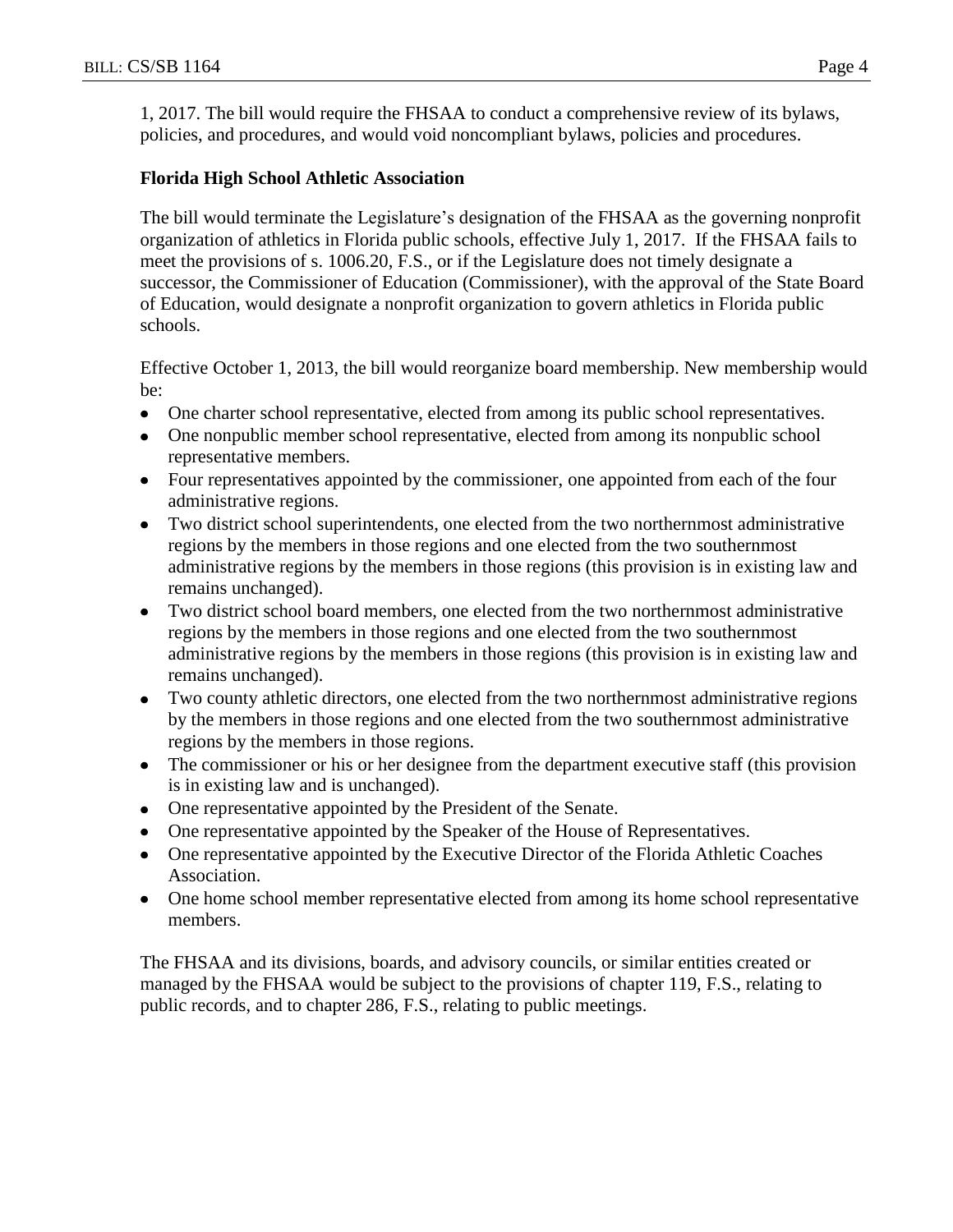Each nonprofit organization that operates for the purpose of supervising and controlling interscholastic activities of public high schools (which would include the FHSAA) would have to:

- Undergo an annual financial and compliance audit in accordance with rules adopted by the  $\bullet$ Auditor General. The audit would include a report on financial statements in accordance with generally accepted accounting principles. The audit would be submitted to the Auditor General, the Speaker of the House of Representatives, and the Senate President within 180 days of each fiscal year.
- Report the number of appeals and other cases involving the FHSAA and the disposition of those matters. The report would include: how many cases were filed; the number of cases that the FHSAA's initial decision was affirmed, reversed, or otherwise resolved; and a summary of the nature of the issues in dispute.

Employment of the FHSAA's executive director would be subject to Senate confirmation. The executive director's salary would not exceed that set by law for the Governor. The executive director would not receive per diem and travel expenses. Public Liaison Advisory Committee members would receive per diem and travel expenses per s. 112.061, F.S.

By October 1, 2013, the FHSAA would conduct a comprehensive review of its bylaws, policies, and administrative procedures. The FHSAA would provide a detailed report to the Commissioner, the Governor, the President of the Senate, and the Speaker of the House of Representatives articulating how each violation or requirement in the bylaws, policies, and administrative procedures is substantially related to an identified, important objective and any necessary corrective action. Noncompliant bylaws, policies, or administrative procedures would be void as of July 1, 2013.

Beginning in the 2013-2014 school year, all dues, fees, and contest receipts that the FHSAA may collect would be capped at the amount established in the FHSAA bylaws as of 2012-2013. The dues, fees and receipts may be increased once annually to reflect changes in the consumer price index. These monies would be allocated so that:

- Up to 55 percent would be remitted to the FHSAA for organization operations.
- At least 30 percent would be for the FHSAA to provide postsecondary scholarships to students who meet FHSAA qualifications.
- At least 15 percent would be provided for the FHSAA to coordinate with the National Center for Sports Safety and provide for education of coaches, parks and recreation staff, parents, and other volunteers on the basics of sports safety, injury prevention, and the well-being and health, safety and welfare of athletes.

# **Student Eligibility**

The bill would prohibit student ineligibility if the student plays on a non-school team affiliated with a school, or participates in activities sponsored by a member school, if the student subsequently enrolls at such school (i.e., summer league or out-of-season/league team).

A student would be presumed eligible to participate in interscholastic extracurricular activities and would remain eligible if the student complies with existing eligibility criteria. A student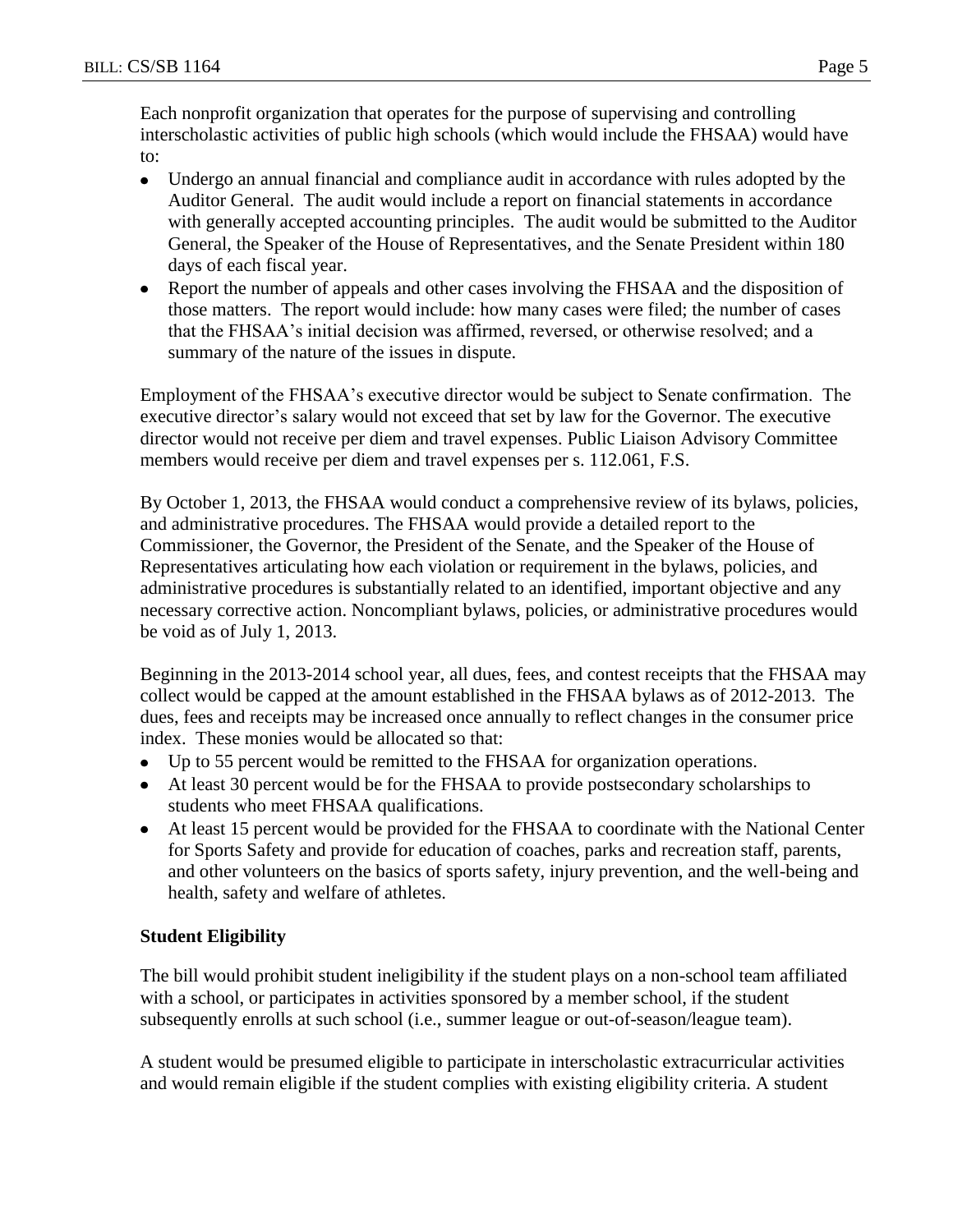would remain eligible so long as the student remains enrolled in school and complies with applicable requirements.

Student residence and transfer approvals would be determined by the school district, in the case of a public school student, or by the private school, in the case of a private school student. Once the student residence or transfer is approved, the student would remain eligible to participate in competitions under the jurisdiction of the FHSAA. The FHSAA would be able to challenge the eligibility determination by filing a petition for a hearing with the Division of Administrative Hearings. The FHSAA would need to demonstrate by clear and convincing evidence that the student is ineligible. If the student remained eligible, the final order would award all reasonable costs and attorney fees to be paid by the FHSAA. The FHSAA would not be able to recoup these costs from any other person, entity, or party.

# Participating in Extracurricular Activities

The bill would allow a student at a public or private school that does not offer a particular extracurricular activity to participate in that activity on a space-available basis if: (1) the activity is offered at any public school that the student could choose to attend pursuant to district or interdistrict controlled open enrollment provisions; or (2) the student develops an agreement to participate in that activity at a private school. This ability is limited to one additional activity at a different school each academic year.

The student would have to meet certain conditions, such as demonstrating progress at the school of attendance, paying participation fees, and registering intent with the participating school before the season for such activity begins. If required to participate in a curricular activity as a condition of participating in an extracurricular activity, the student could choose to participate in the curricular activity at the attending school or participating school. The student's parent would be responsible for transportation among the schools.

The bill would allow students attending a full-time virtual instruction program and a virtual charter school to participate in extracurricular activities by including the program or school within the presumption of student eligibility for public school students.

The bill would include a conversion charter school within the definition of a public school, which would allow a charter school student to participate in an extracurricular activity at a conversion charter school, if the student resides in the charter school's attendance zone.

The bill bifurcates existing requirements so that non-FHSAA member private schools consisting of 125 students or fewer in the middle school grades, or 125 students or fewer in the high school grades, would be able to allow an eligible student to participate in public school activities under certain conditions.

# **Eligibility Investigations and Determinations**

The bill would require the FHSAA bylaws to establish a process and standards for FHSAA investigations against a student, coach or school. The bylaws would address initial investigations, informal investigations, and formal investigations.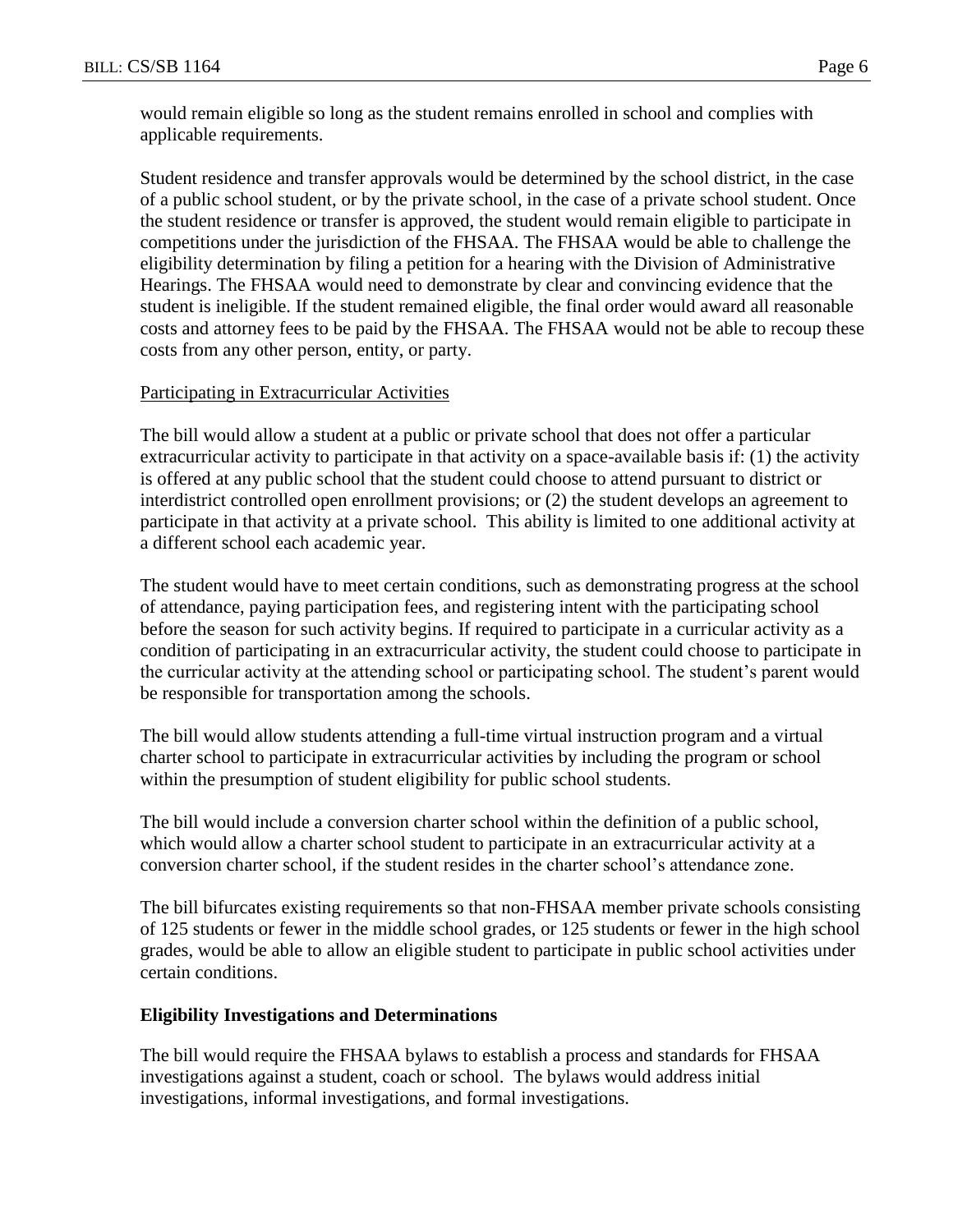#### Initial Investigations

Initial investigations would be initiated only if supported by credible information from an identified source or from an anonymous source with credible corroboration and which, if proven true, would reasonably rebut the presumption of ineligibility.

#### Informal Investigations

An informal investigation would be limited to: (1) determining whether there is a sufficient evidentiary basis to initiate a formal investigation; and (2) producing the sworn testimony or affidavit necessary for a formal investigation.

#### Formal Investigations

A formal investigation would not be initiated unless supported by sworn testimony or affidavit which, if proven true, would reasonably demonstrate ineligibility by clear and convincing evidence. A formal investigation would be completed within 90 days, and would prohibit the FHSAA from contracting or paying for more than 520 hours of work for any investigation.

During these investigations, the investigator and the individual making the determination would receive and consider evidence. This evidence would be admissible in the proceeding, whether or not admissible in a trial court.

#### Investigator

 $\overline{a}$ 

The bill would prohibit investigators, or other agents of the FHSAA, from conducting searches of residences or other private areas during the course of an investigation.

The bill would require investigators to maintain a valid class "C" private investigator license pursuant to ch. 493, F.S., but would exempt the investigator from violations identified in section 493.6120, F.S.<sup>14</sup>

The student, parent, coach, and school would be provided notice of the assignment of an investigation within two business days, unless the executive director certifies in writing that a compelling need to withhold notice exists. The executive director would provide a copy of the certification to the Commissioner within one business day after signing the certification.

If necessary for the parent to attend the interview, and upon the good-faith request of the parent for a reasonable period of time, the bill would require an investigator to provide at least 24 hour notice to at least one custodial parent of the right to be present during the interview.

<sup>&</sup>lt;sup>14</sup> A class "C" licensed investigator is permitted to bear a firearm, if required by his or her duties. Section 493.6115(2)-(3), F.S.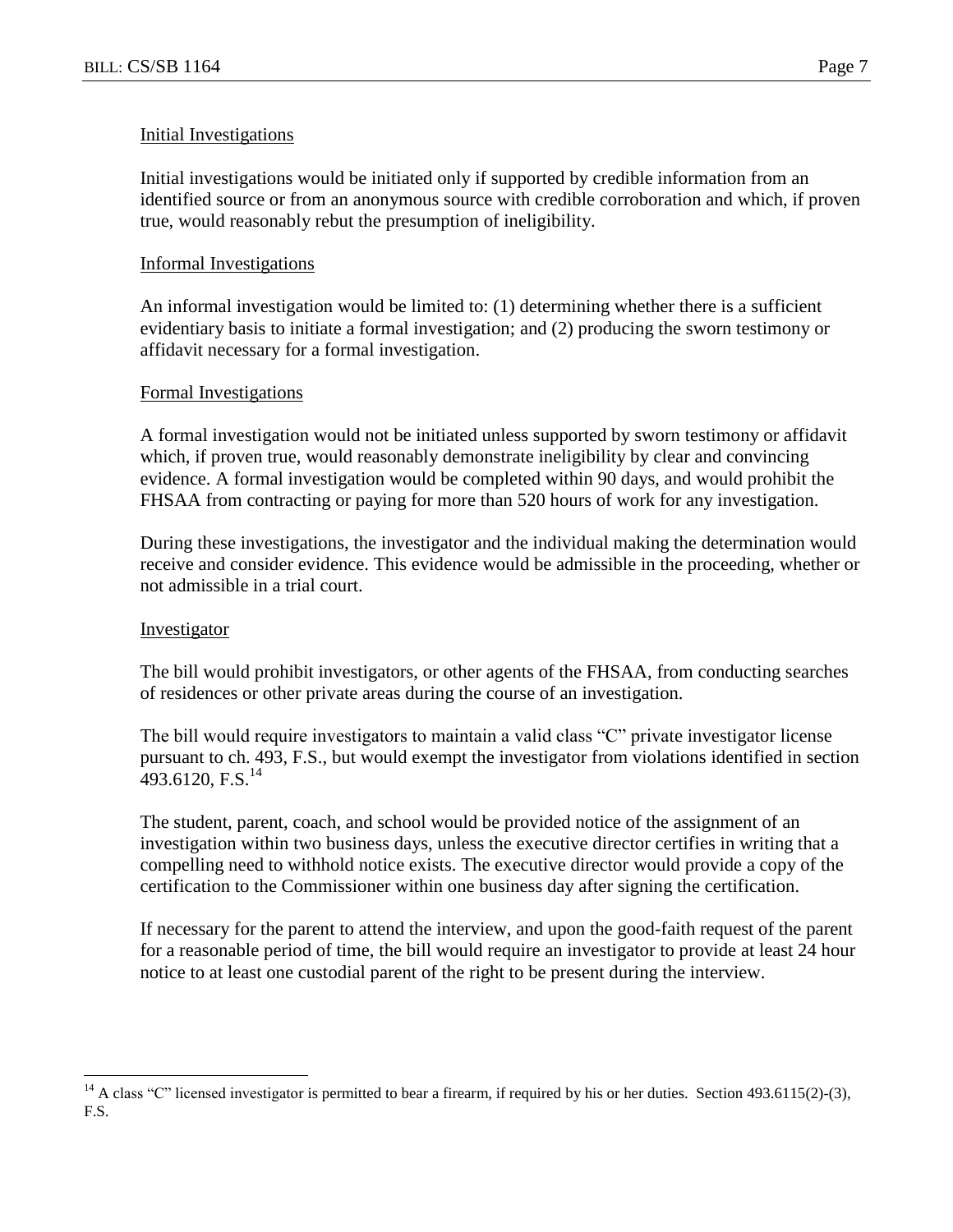The student, parent, coach, and school would be provided a copy of the investigation report and any recommendation made by the investigator, executive director, or board, within five business days after completion of the investigation.

# Determinations

The FHSAA bylaws would have to ensure that violations would be substantially related to specific, important objectives and would only address the minimal requirements necessary to accomplish the objectives. Ineligibility requirements would be applied equally to public and private school students as well as to transfer and non-transfer students.

A student would be declared ineligible if the student or parent had intentionally and knowingly:

- Falsified an enrollment or eligibility document; or
- Accepted any significant benefit or a promise of significant benefit not reasonably available to the school's students or family members and is provided based primarily on the student's athletic interest, potential, or performance.

The bill would require the FHSAA bylaws to ensure that an otherwise eligible student athlete from being unfairly punished for rule, eligibility, or recruiting violations committed by a teammate, coach, administrator, school, or adult representative. Additionally, competition of an otherwise eligible student athlete would not be prospectively limited for rule, eligibility, or recruiting violations of a teammate, coach, administrator, school, or adult representative.

The bill would require the FHSAA bylaws to include as a major violation, a coach colluding with another coach to prevent a member or non-member school from scheduling competitions among themselves.

The bill would limit the FHSAA's authority to levy fines, penalties and sanctions against schools and coaches found to be in violation of student eligibility requirements and recruiting practices. The fines would not exceed the cost to investigate reported violations and the cost of associated appeals. The FHSAA board of directors would, by October 1 each year, submit a report to the Department of Education that reconciles the costs of investigations and appeals, with the fines, penalties and sanctions charges to member schools and coaches each fiscal year.

The bill would require the FHSAA to notify a student, coach, or school found to be ineligible of the ability to challenge the ineligibility determination through the FHSAA appeal process, or pursuant to ss. 120.569 and 120.57, F.S. In the latter appeal, the Division of Administrative Hearings would be able to assess a fee, payable to the nonprevailing party, sufficient to cover the cost of administering the proceedings.

# **IV. Constitutional Issues:**

A. Municipality/County Mandates Restrictions:

None.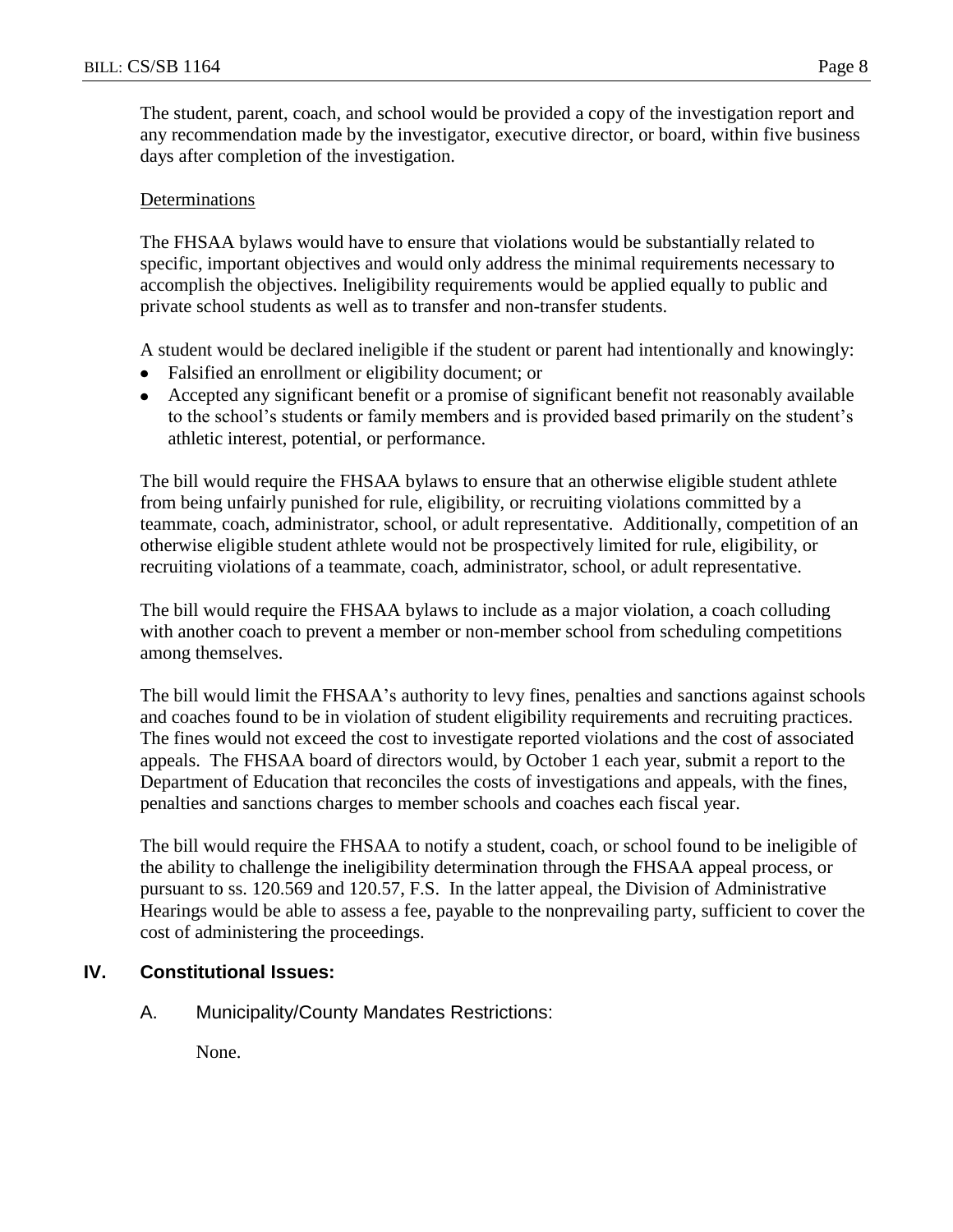### B. Public Records/Open Meetings Issues:

None.

C. Trust Funds Restrictions:

None.

# **V. Fiscal Impact Statement:**

A. Tax/Fee Issues:

None.

B. Private Sector Impact:

It is unknown whether the appeals process in the bill would result in increased or decreased costs for the parties should the FHSAA challenge the eligibility of a transfer student, or a student, coach or school challenge an eligibility or other determination by the FHSAA.

The FHSAA may incur additional costs from payment of per diem travel costs for Public Liaison Advisory Committee members.

The FHSAA may reduce costs from the cap on the executive director's salary, and the prohibitions on a car allowance, cellular telephone allowance, per diem expense, and travel expense.

The bill limits the ability of the FHSAA to increase the levy of dues, fees, and contest receipts, and allocates the use of such revenues collected. This may result in decreased revenue available for the FHSAA's operations.

#### C. Government Sector Impact:

It is unknown whether the appeals process in the bill would result in increased or decreased costs for the school district should the FHSAA challenge the eligibility of a transfer student, or should a student, coach or school challenge a FHSAA decision.

# **VI. Technical Deficiencies:**

None.

#### **VII. Related Issues:**

None.